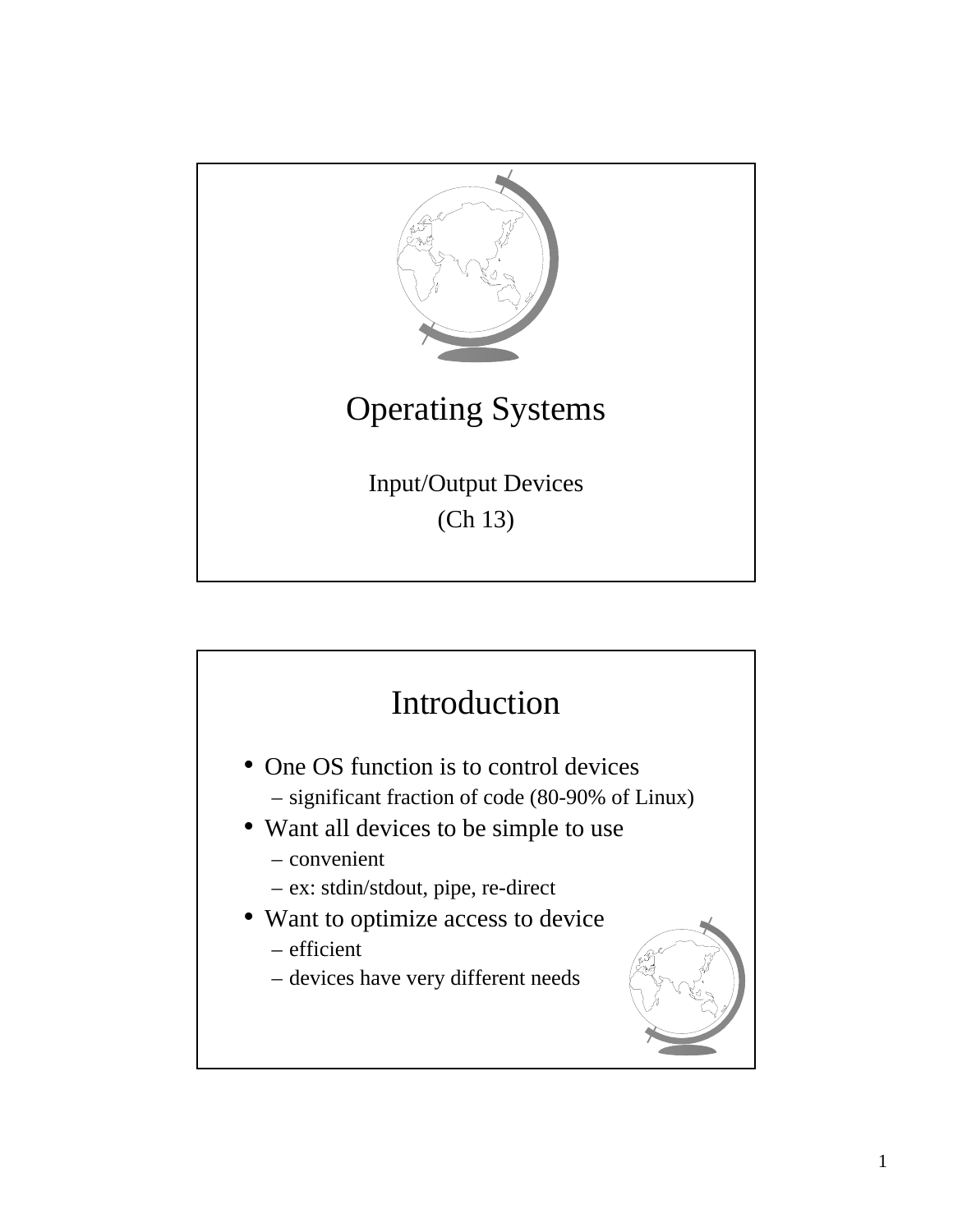

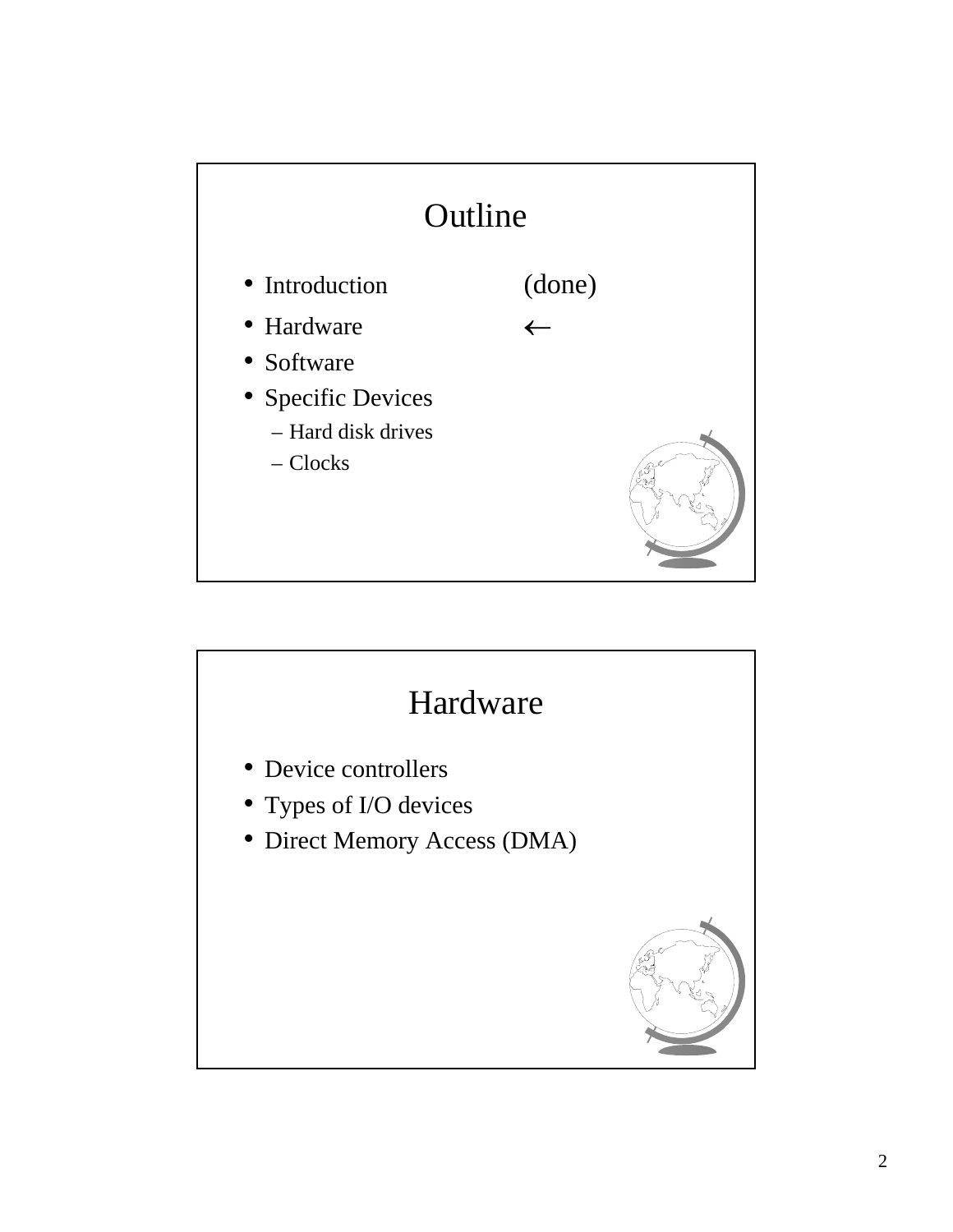

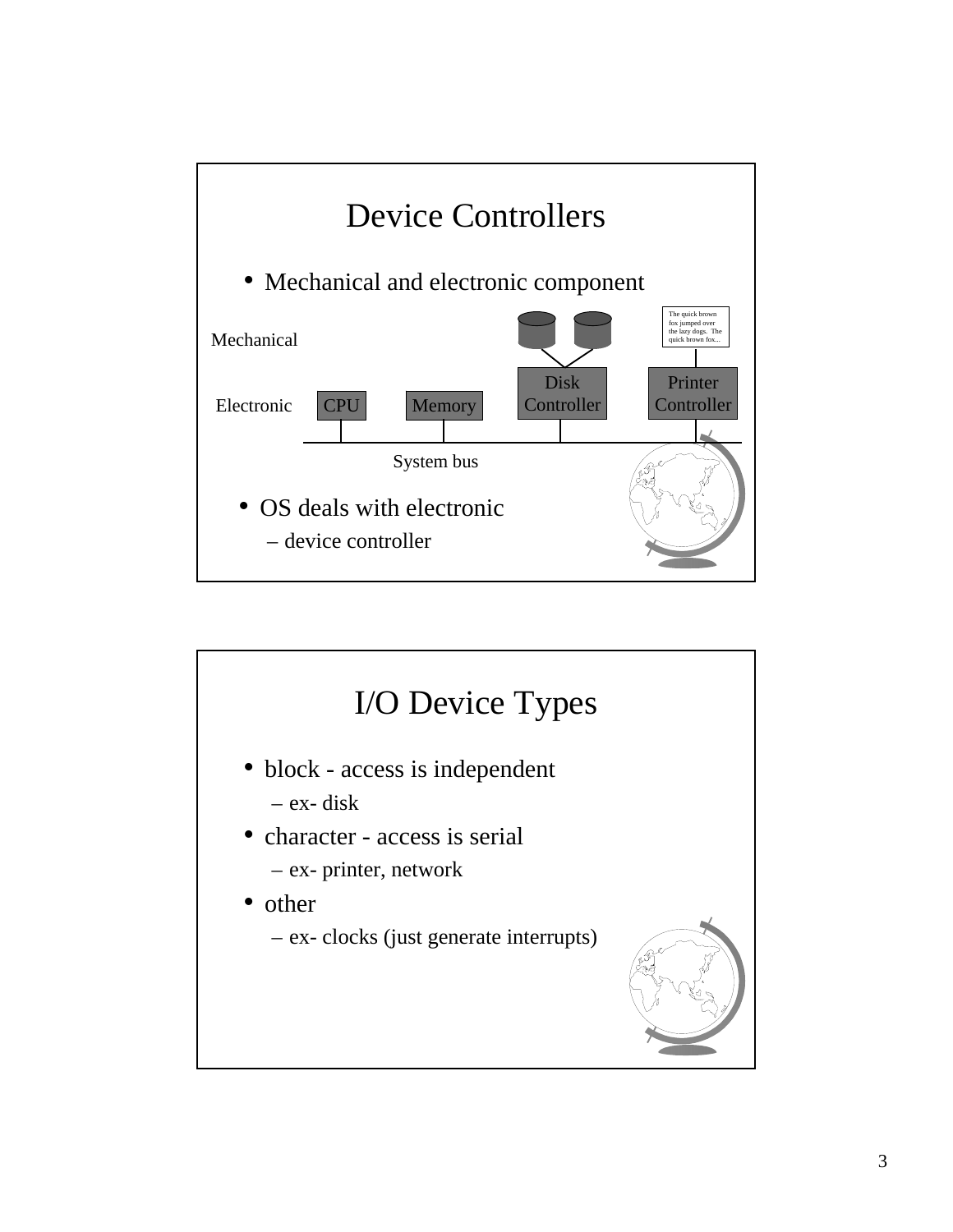## Direct Memory Access (DMA)

- Very Old
	- Controller reads from device
	- OS polls controller for data
- Old
	- Controller reads from device
	- Controller interrupts OS
	- OS copies data to memory
- DMA
	- Controller reads from device
	- Controller copies data to memory
	- Controller interrupts OS



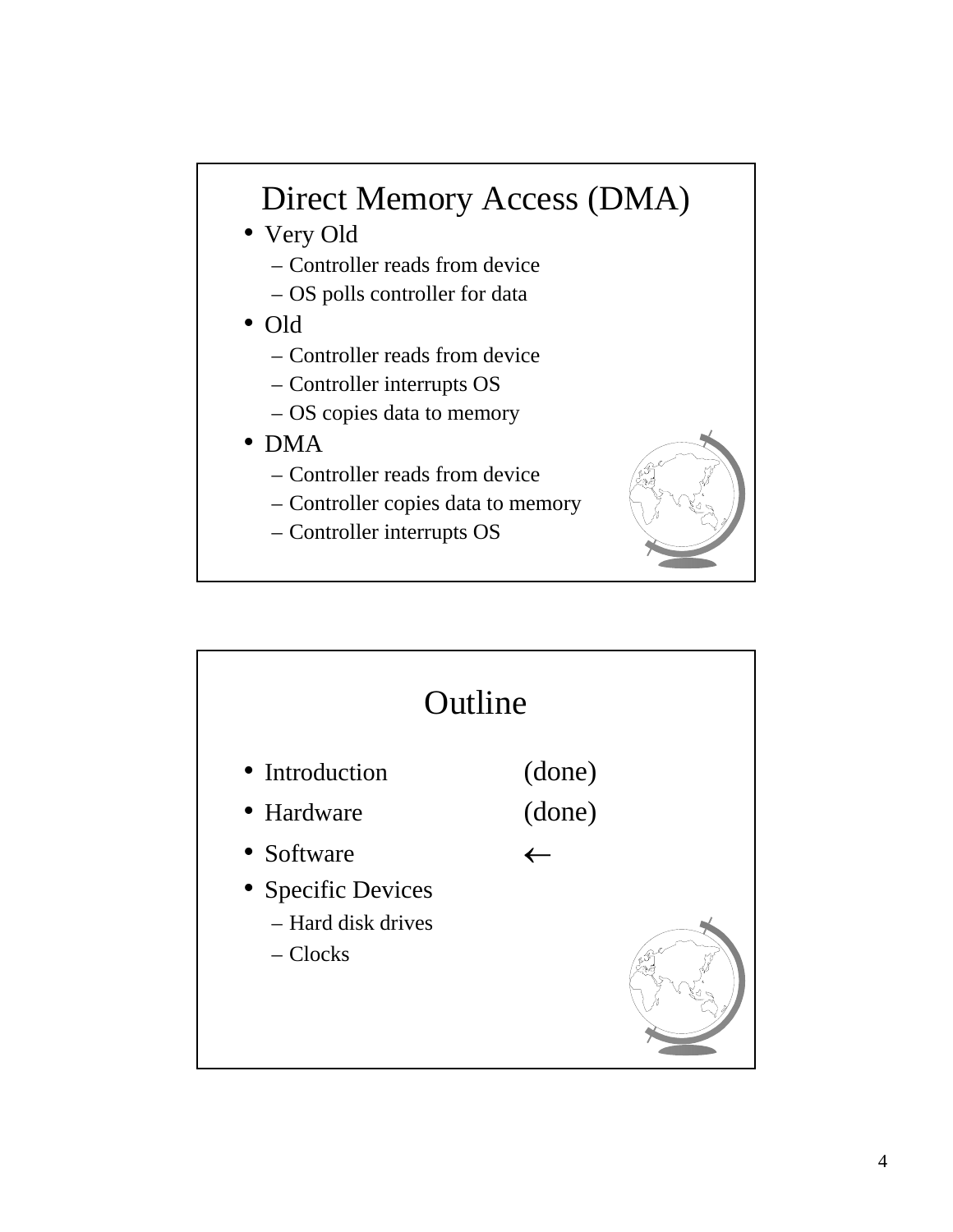

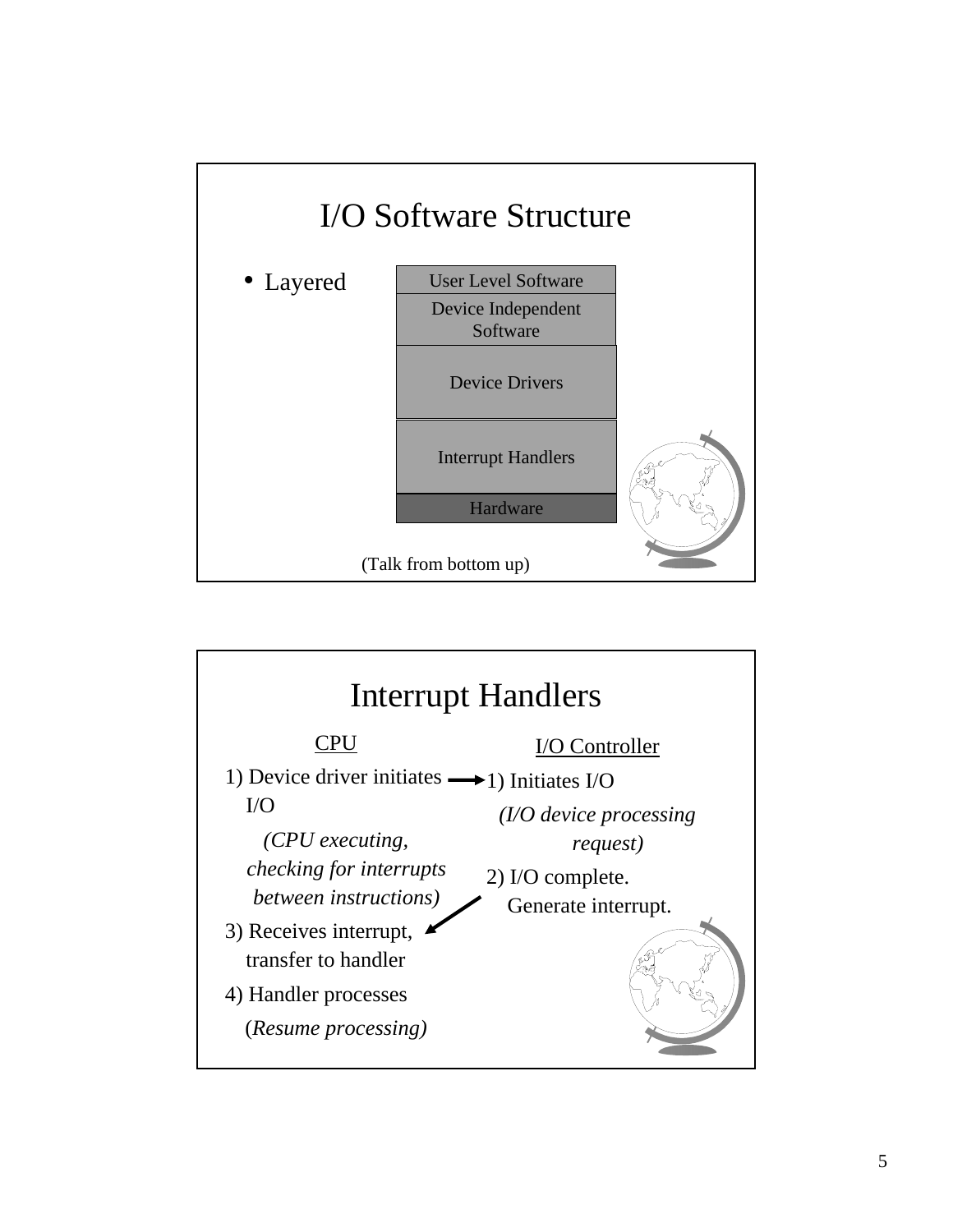## Interrupt Handler

- Make interrupt handler as small as possible
	- interrupts disabled
	- Split into two pieces
- First part does minimal amount of work
	- defer rest until later in the rest of the device driver
	- Windows: "deferred procedure call" (DPC)
	- Linux: "top-half" handler
- Second part does most of work
- Implementation specific
	- 3rd party vendors



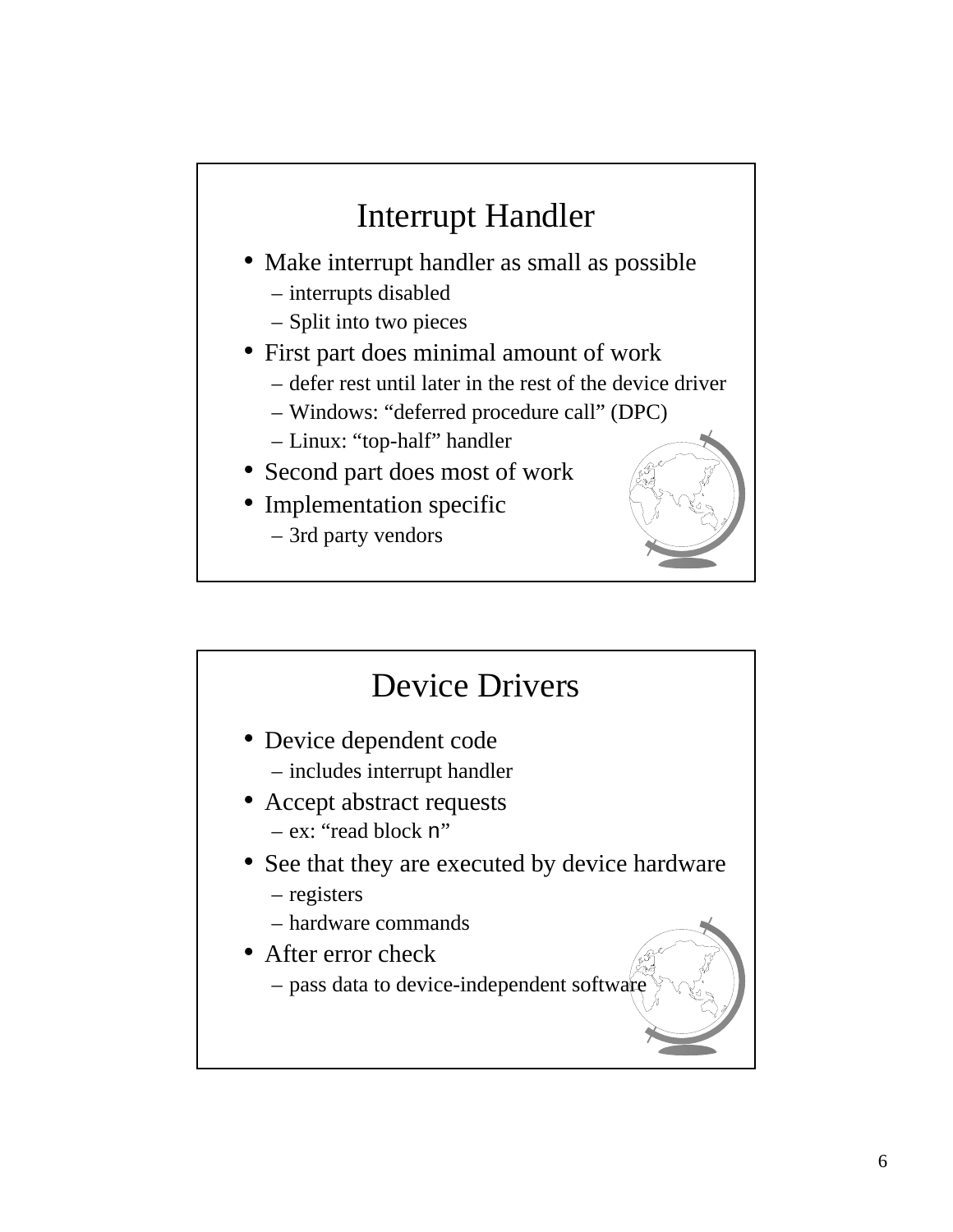

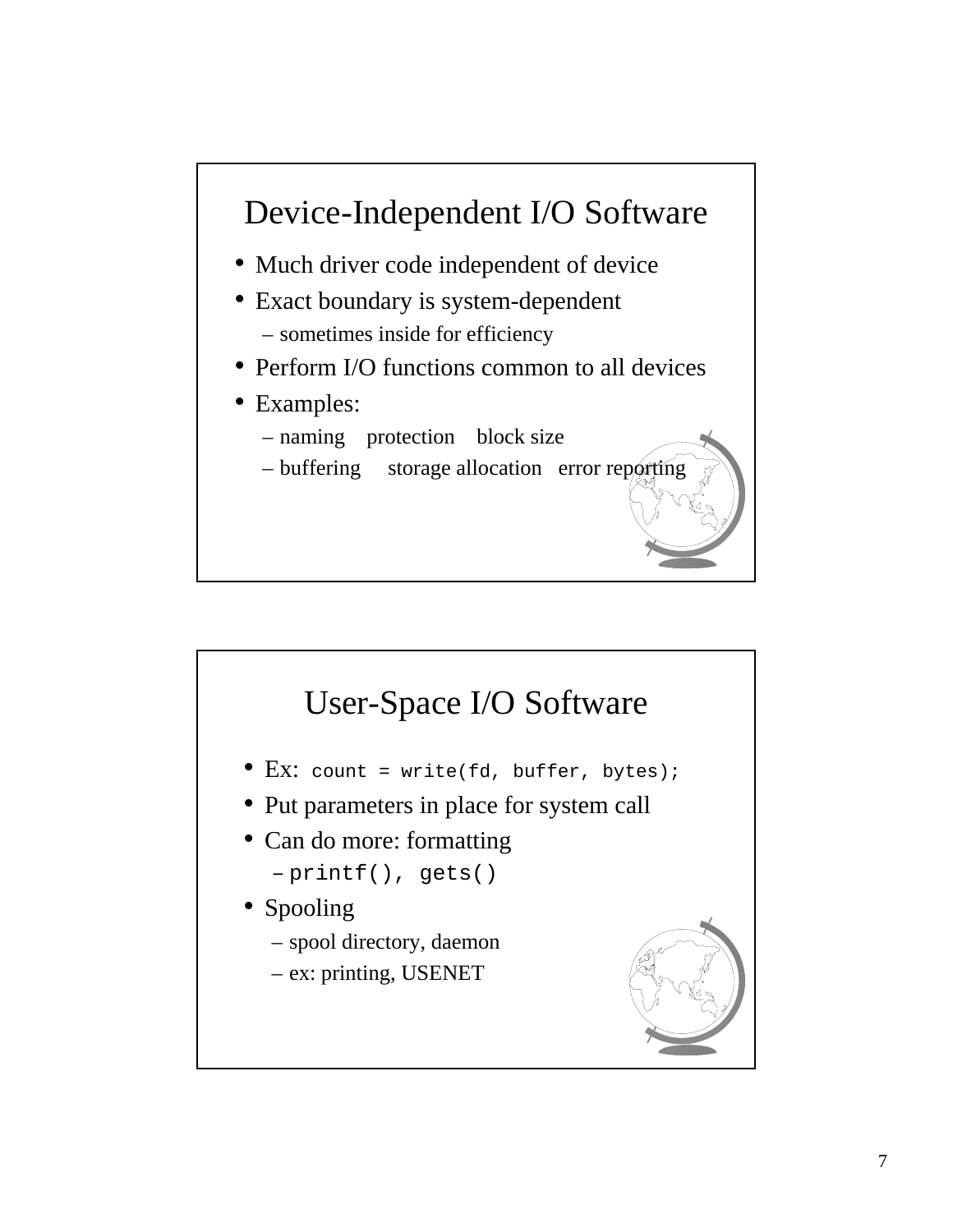

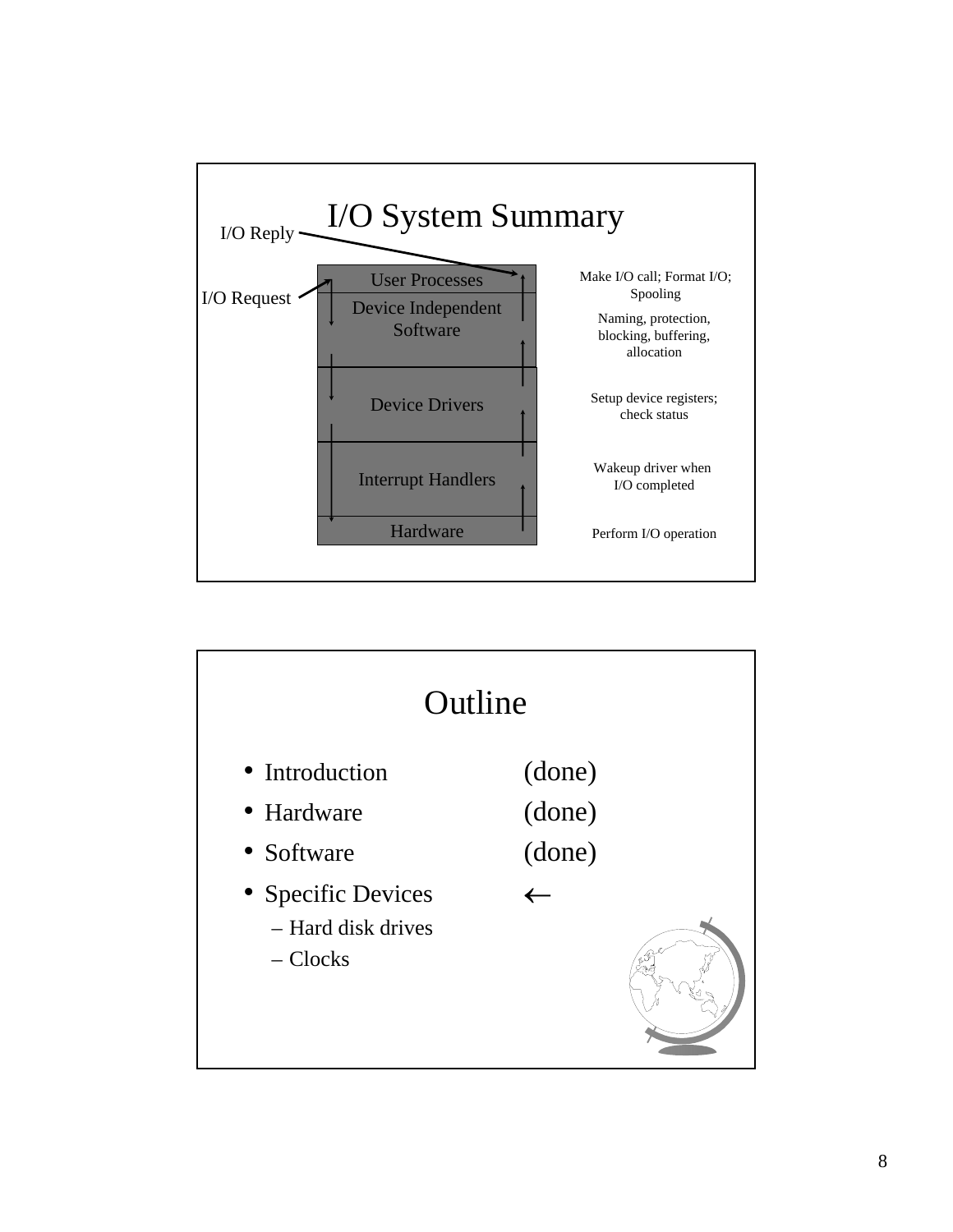

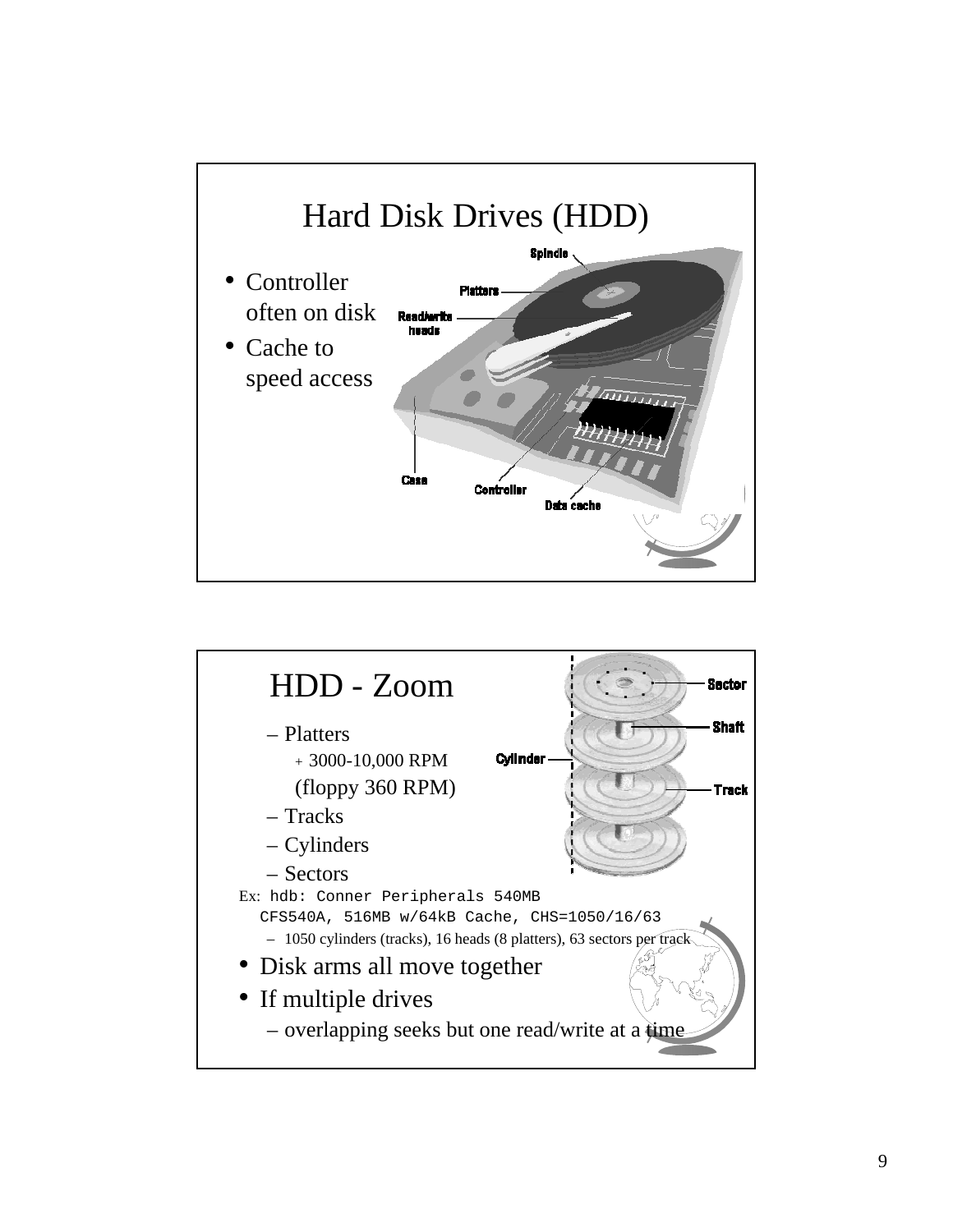## Disk Arm Scheduling

- Read time:
	- seek time (arm to cylinder)
	- rotational delay (time for sector under head)
	- transfer time (take bits off disk)
- Seek time dominates
- How does disk arm scheduling affect see

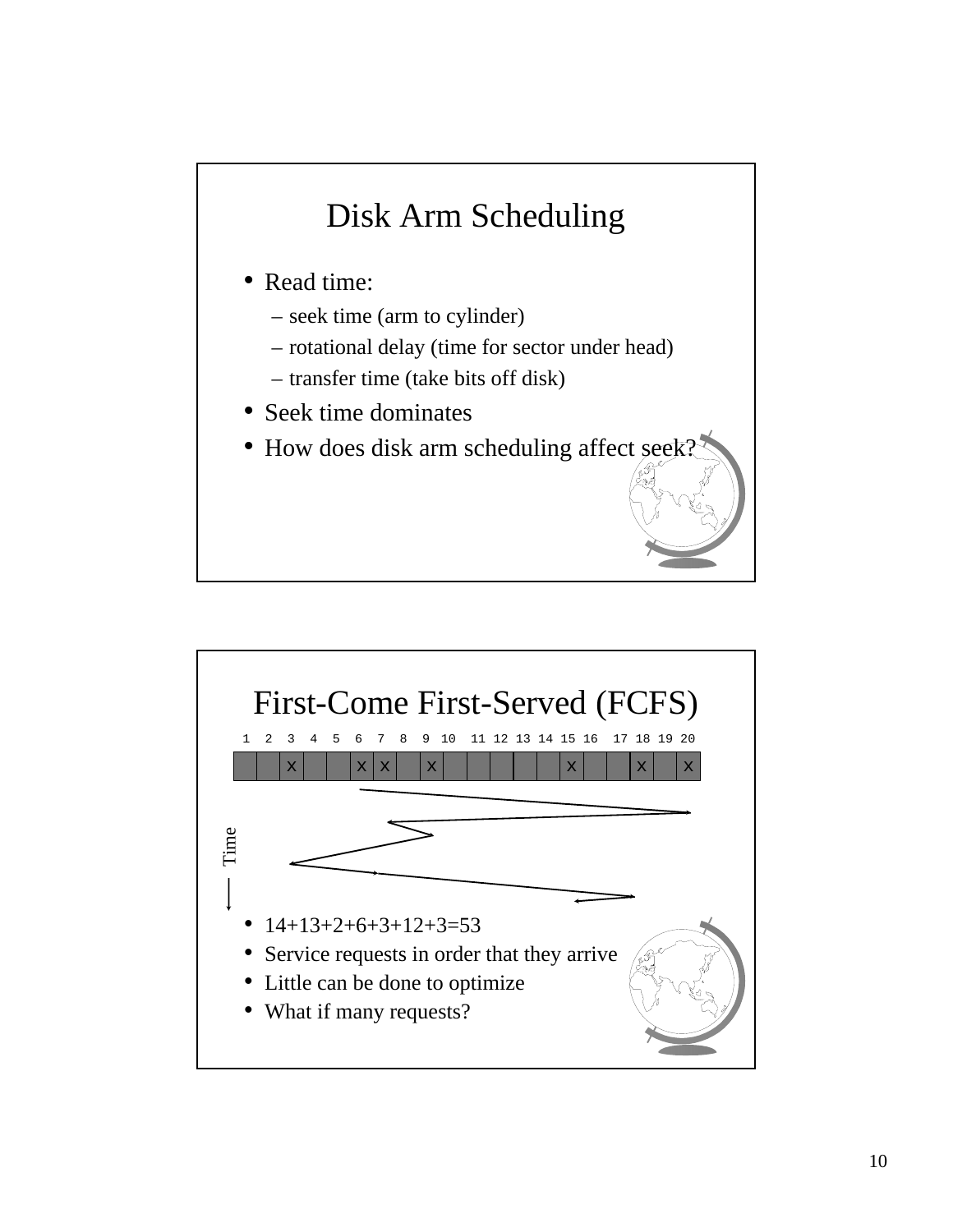

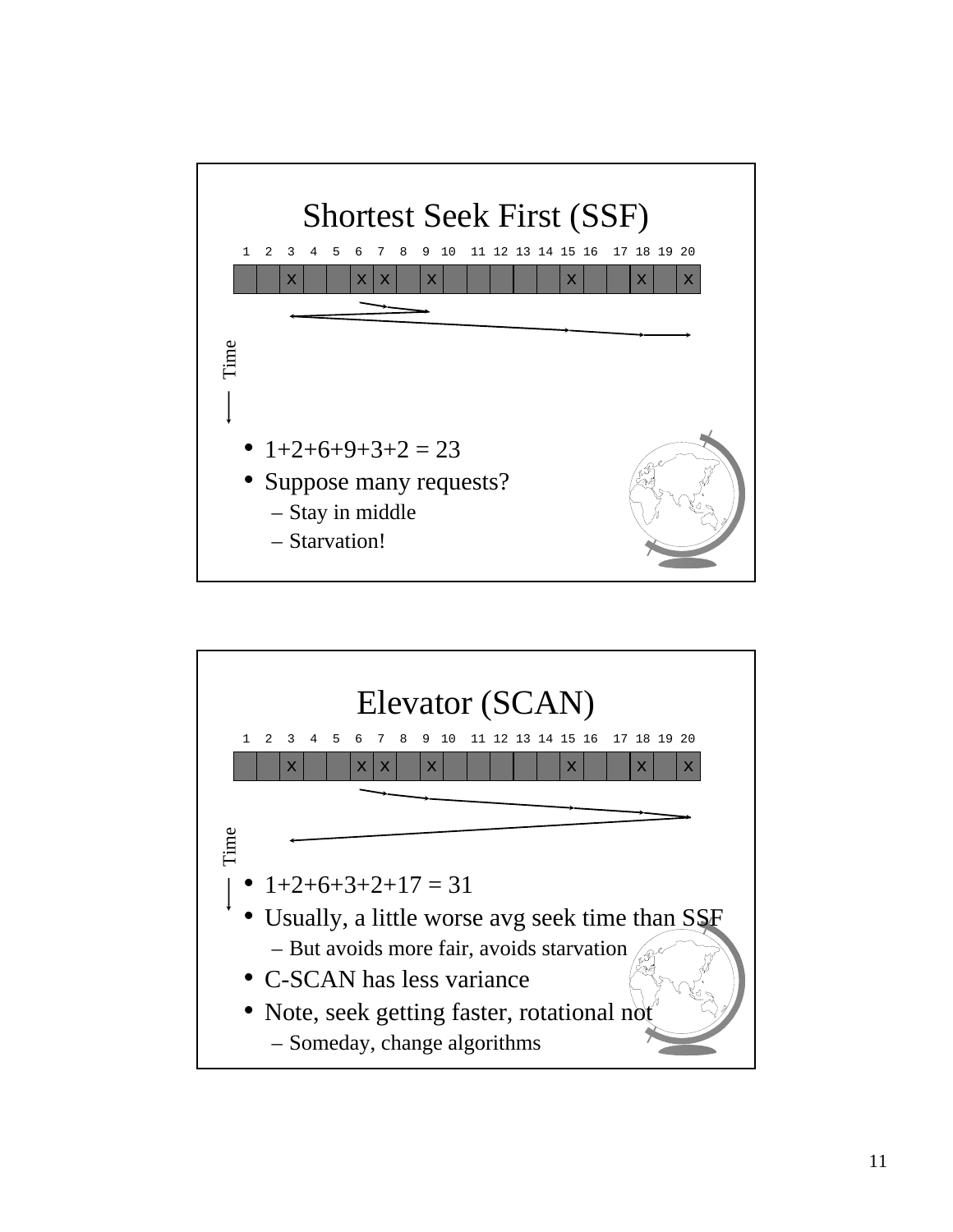